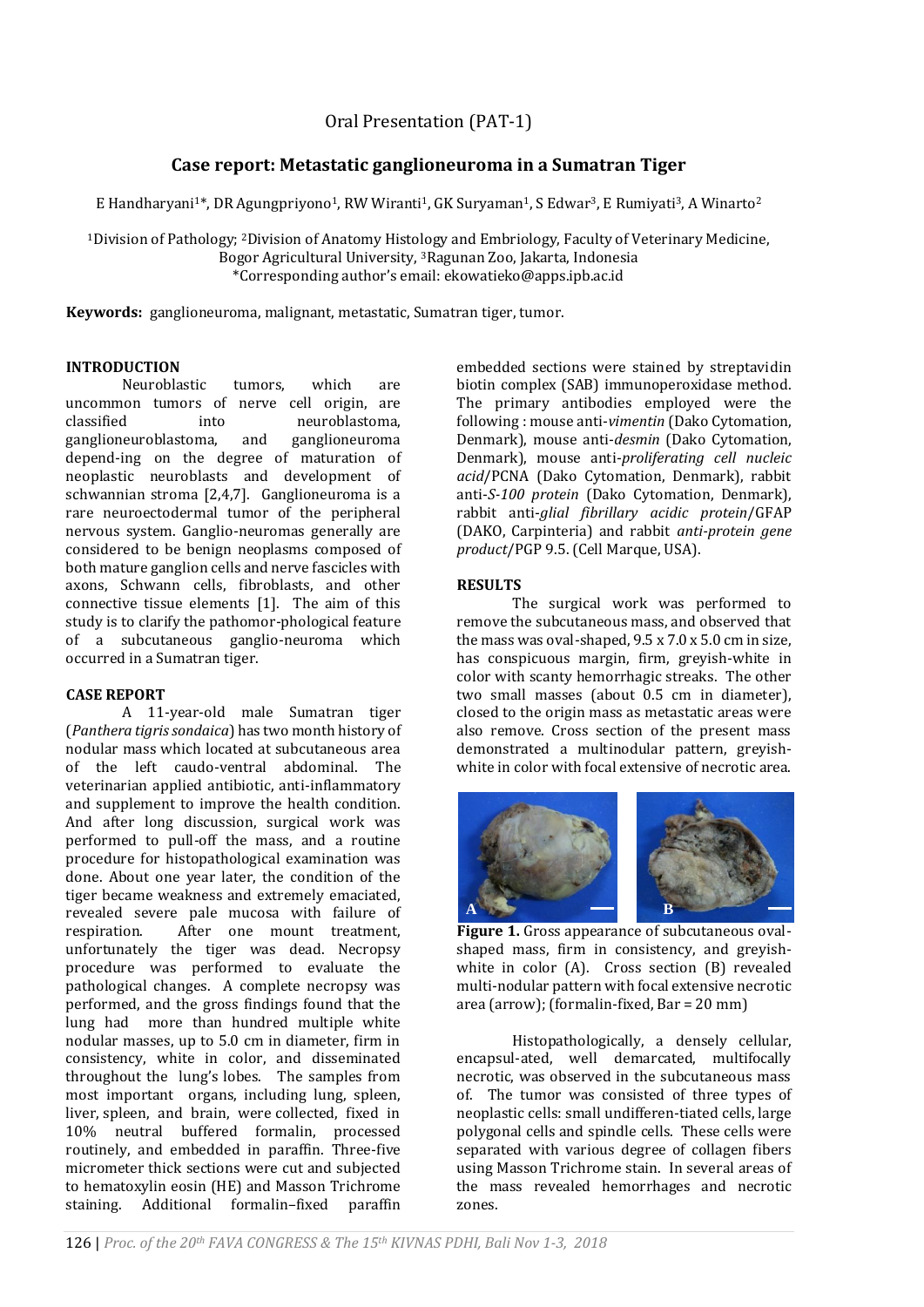

**Figure** 2. Histopathological features of subcutaneous mass. The mass is composed of undifferentiated small cells, separated with various degree of collagen fibers (A, arrow). Large polygonal eosinophilic cells with vesicular nuclei are observed in other areas (B, arrows). HE staining,  $Bar = 60 \text{ µm}$ 

The predominant cell population in the present tumor is small undifferentiated cells. Individual cells had a single, round, centrally located nucleus with little apparent chromatin and a scant amount of eosinophilic cytoplasm. The large polygonal cells were scattered and formed small aggregates in the tumor. Individual polygonal cells had large, single, oval to vesicular, eccentric nucleus with nucleoli and abundant eosinophilic cytoplasm. The last cellular population was composed of spindle cells. The mass also contained small numbers of scattered large polygonal cells with abundant pale eosinophilic cytoplasm and large oval hypochromatic, often eccentric nuclei; these cells were suggestive of immature neuronal cell bodies (Fig. 2B).

Moderate anisocytosis and anisokaryosis were observed. Mitoses were rarely observed in the large polygonal cells, spindle and small cell populations. Immunohistochemical staining indicated that the tumor cells were positive for vimentin, S-100 protein, and PGP 9.5 protein. All neoplastic cells lacked specific labeling for desmin and GFAP. The large polygonal cells were negative for PCNA, but the small undifferentiated and spindle cells were positive immunoreactivities. The tumor cells of the origin and metastatic lesions showed positive staining for PGP9.5.

|  |  | Table 1. Results of immunohistochemistry |  |  |
|--|--|------------------------------------------|--|--|
|--|--|------------------------------------------|--|--|

| Antibodies<br>cells |           | Small cells Large cells Spindle |         |
|---------------------|-----------|---------------------------------|---------|
| Vimentin            | $\ddot{}$ | $\div$                          | +       |
| Desmin              |           |                                 |         |
| GFAP                |           |                                 |         |
| S-100 protein       | $^{++}$   | $^{++}$                         | $^{++}$ |
| <b>PGP9.5</b>       | $\ddot{}$ | $\ddot{}$                       | +       |
| <b>PCNA</b>         | $\div$    |                                 |         |

#### **DISCUSSION**

The subcutaneous and multinodular masses of the lung have same characteristic in histomorphological patterns and immunohistochemistry. In addition, there were also showed that tumor cells frequently found in blood vessels. These findings indicated that the present subcutaneous tumor which occurred in Sumatran tiger was a malignant tumor with metastatic potential. There are similarities of immunohisto-chemical characteristic of present neoplastic cells and previous studies of ganglioneuroma [3,6]. The immunehistochemical results were indicative of neuronal differentiation of the neoplastic cells. The spindle and large polygonal/pleomorphic [6] cells corresponded to Schwann cells and ganglion cells, respectively. The morphological, and immunohisto-chemical characteristics of the present tumor were indicative of ganglioneuroma. These characteristics were different with ganglioneuroma that evaluated previously in a dog which has positive immune-reactivity for GFAP [7]. Ganglioneuroma is regarded as a benign tumor in human beings and animals, including one previous report in a cat [3]. Pulmonary metastases observed in this case suggested that a diagnosis of malignant ganglioneuroma might be possible.

### **CONCLUSION**

In conclusion, the morphological and immuno-histochemical characteristics of the neoplastic cells in Sumatran tiger were consistent with ganglioneuroma, with metastatic potential to the pulmonary parenchyma. The present case is a very rare malignant neoplasm which occurred in a wild animal.

### **REFERENCES**

- [1] Hawkins KL, Summer BA. 1987. Mediastinal ganglio-neuroma in a puppy. *Vet Pathol* 24:283–285.
- [2] Koestner A, Higgins RJ. 2002. Tumors of the nervous system. pp. 697–738. In: Tumors in Domestic Animals, 4th ed. (Meuten DJ. ed.), Iowa State Press, Ames, Iowa.
- [3] Kobayashi R *et al*. 2012. A malignant and metastasizing feline cardiac ganglioneuroma. *J Vet Diagn Invest* 24(2) 412–417.
- [4] Koestner A *et al.* 1999. Histological Classification of Tumors of the Nervous System of Domestic Animals, Armed Forces Institute of Pathology, Washington, D. C.
- [5] Koestner A, Higgins RJ. 2002. Tumors of the nervous system. pp. 697–738. In: Tumors in Domestic Animals, 4th ed. (Meuten DJ. ed.), Iowa State Press, Ames, Iowa.
- [6] Murphy BG, Shivaprasad HL. 2008. Ganglioneuroma of the brachial plexus in two